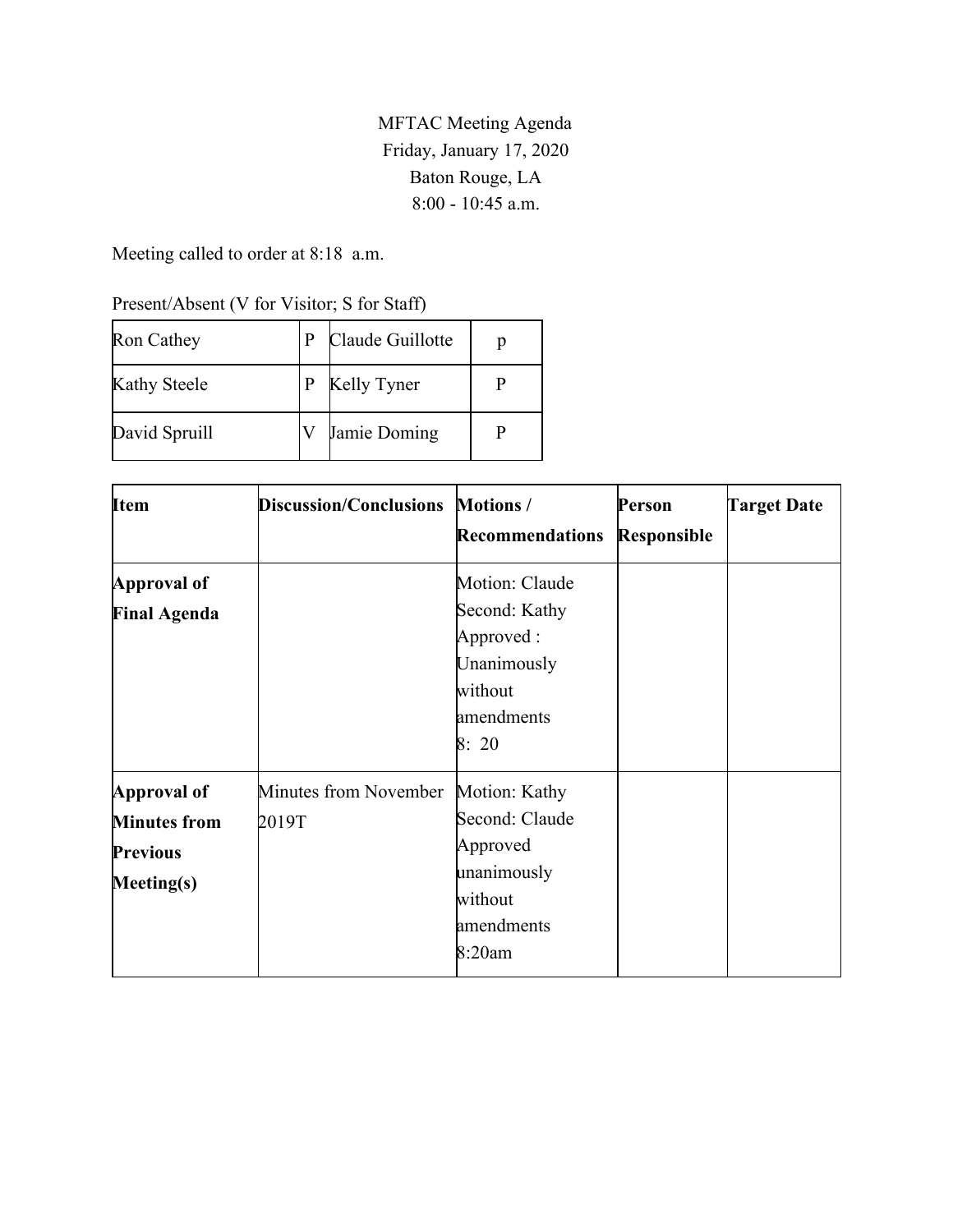| <b>Report on</b>     | As of January 2020:                       |                |  |
|----------------------|-------------------------------------------|----------------|--|
| <b>National Exam</b> | (3) persons requested                     |                |  |
|                      | packets for the national                  |                |  |
| C. Guillotte         | exam;                                     |                |  |
|                      |                                           |                |  |
|                      | (5) took the exam in Nov                  |                |  |
|                      | and Dec                                   |                |  |
|                      | (3) persons passed the                    | Ron--contact   |  |
|                      | national exam;                            |                |  |
|                      | (2) persons failed the                    | Jana Sutton    |  |
|                      | national exam.                            | to see if they |  |
|                      | (1) Exam score                            | get exam       |  |
|                      | transferred                               | scores for     |  |
|                      |                                           | their          |  |
|                      | <b>Resources for MFT</b>                  | program.       |  |
|                      | <b>Exam Preparation</b>                   |                |  |
|                      |                                           |                |  |
|                      | <b>Family Solutions</b><br>a.             |                |  |
|                      | Institute                                 |                |  |
|                      | https://familysolutionsin<br>stitute.com/ |                |  |
|                      |                                           |                |  |
|                      | b.<br><b>Therapists</b>                   |                |  |
|                      | Development                               |                |  |
|                      | Center.com (This                          |                |  |
|                      | program reports a 95%                     |                |  |
|                      | pass rate.)                               |                |  |
|                      | https://www.therapistde                   |                |  |
|                      | velopmentcenter.com/e                     |                |  |
|                      | xam-prep/mft                              |                |  |
|                      | Marriage &<br>C.                          |                |  |
|                      | Family Therapy Exam                       |                |  |
|                      | https://mftexam.com/                      |                |  |
|                      |                                           |                |  |
|                      | d.                                        |                |  |
|                      | https://amftrb.org/practi<br>ce-exam/     |                |  |
|                      |                                           |                |  |
|                      |                                           |                |  |
|                      |                                           |                |  |
|                      |                                           |                |  |
|                      |                                           |                |  |
|                      |                                           |                |  |
|                      |                                           |                |  |
|                      |                                           |                |  |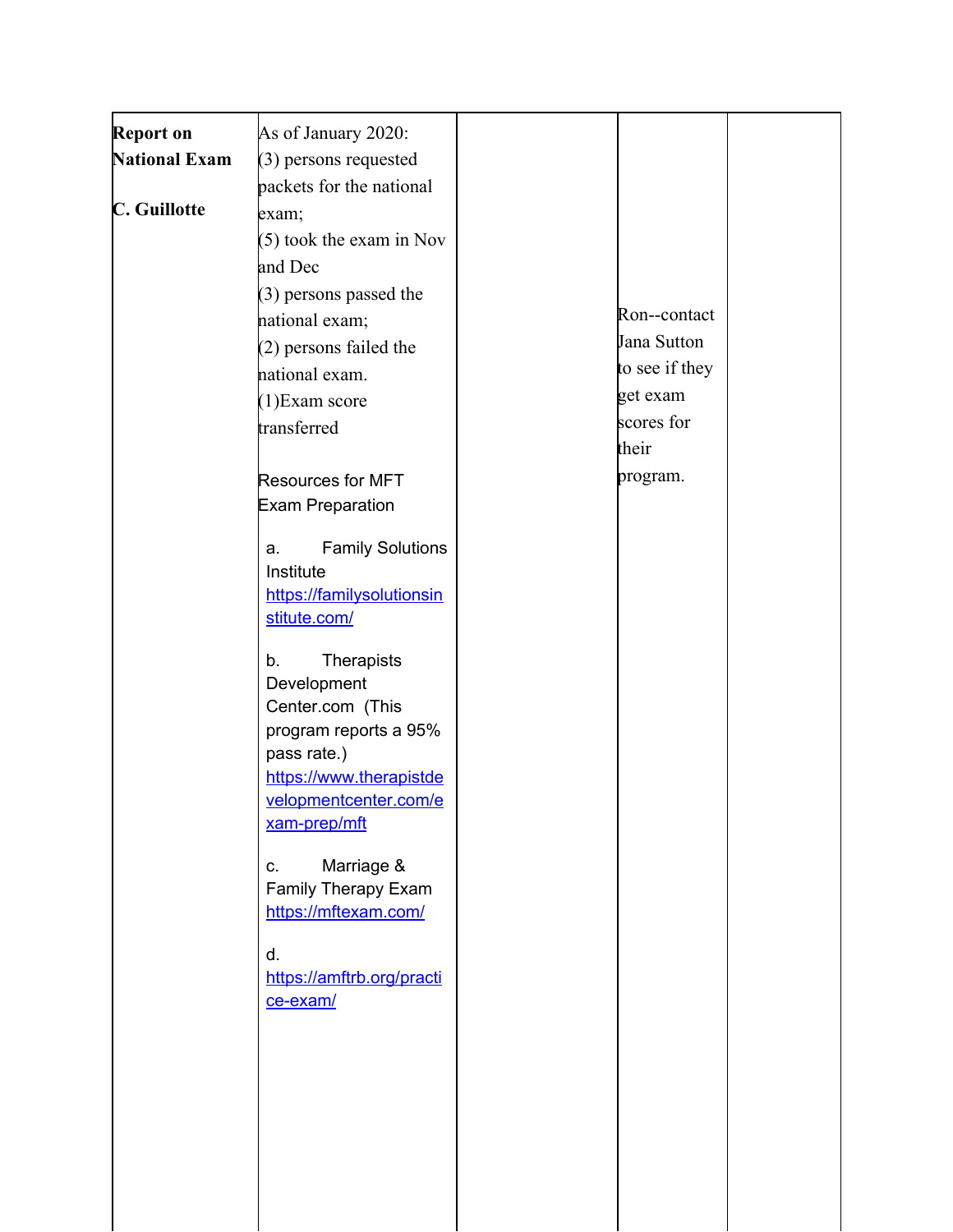| Correspondence<br>R. Cathey         | 1)<br><b>Grace Jackson was</b><br>approved as PLMFT<br>12/23/2019. She was<br>registered in the state<br>of California and is<br>requesting to transfer<br>hours she accrued<br>there towards<br>licensure here in<br>Louisiana; however,<br>she is requesting to<br>transfer more than the<br>allotted supervision<br>hours outlined in<br><b>Chapter 33, Section</b><br>3315 (C)(1) of the<br><b>Board Rules (excerpt</b><br>below). | Refer below                                                                                                                                                                                                             |  |
|-------------------------------------|----------------------------------------------------------------------------------------------------------------------------------------------------------------------------------------------------------------------------------------------------------------------------------------------------------------------------------------------------------------------------------------------------------------------------------------|-------------------------------------------------------------------------------------------------------------------------------------------------------------------------------------------------------------------------|--|
|                                     | 2)<br>Penny Millhollon<br>Perspective PLMFT<br>Supervisee working at<br>a Mental Health Rehab.<br>Medicaid agency, DHH<br>Is job description a<br>counseling job?                                                                                                                                                                                                                                                                      |                                                                                                                                                                                                                         |  |
| <b>Work Group</b><br><b>Reports</b> |                                                                                                                                                                                                                                                                                                                                                                                                                                        | <b>Work Group</b><br><b>Assignments</b><br>Kelly -<br>$\bullet$<br>Legislative<br>Claude -<br>$\bullet$<br>Licensure<br>and<br>Supervision<br>Kathy -<br>$\bullet$<br>Rules/Policy<br>Ron-<br>$\bullet$<br>Rules/Policy |  |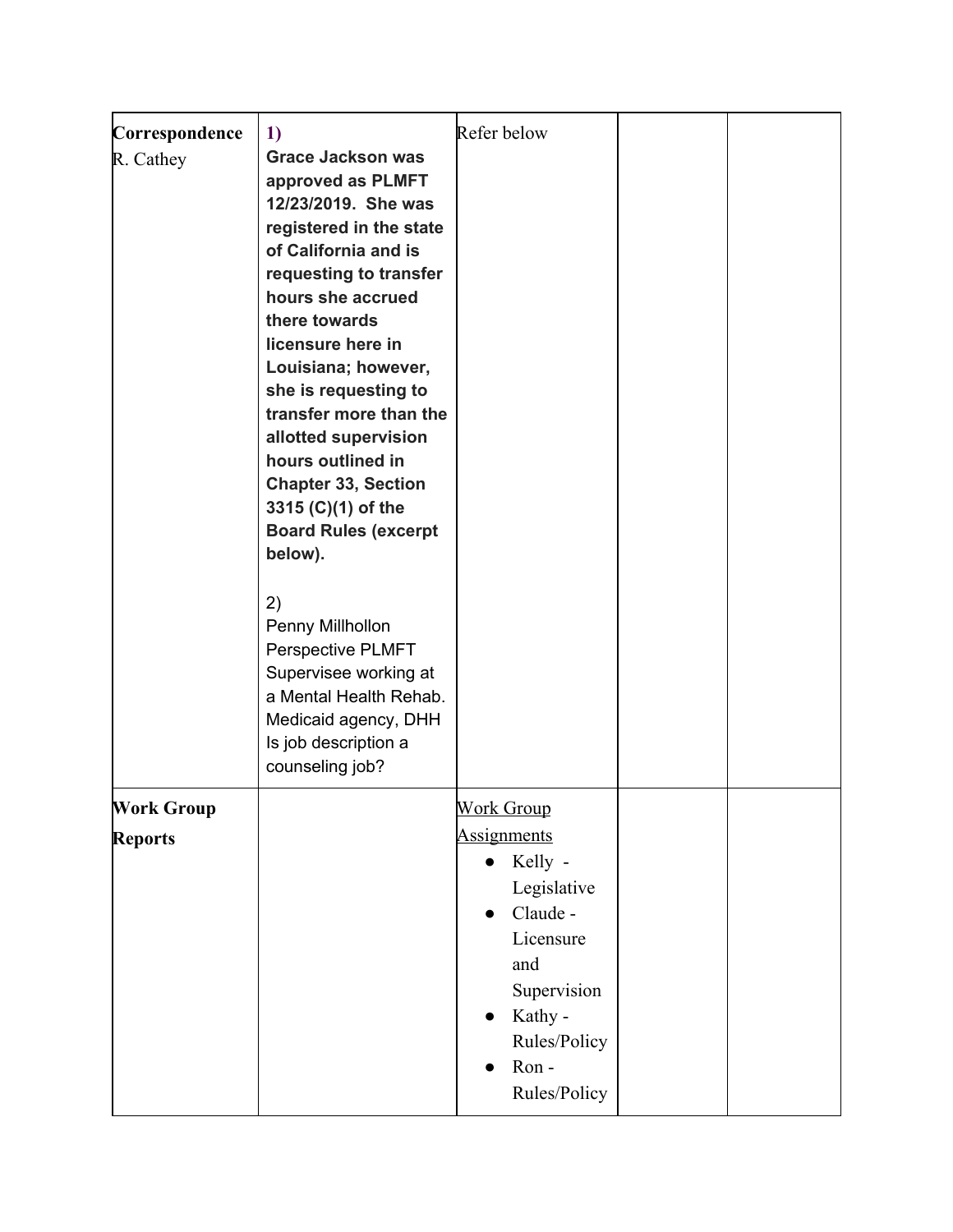| Licensure &  |  | Board staff |  |
|--------------|--|-------------|--|
| Supervision  |  |             |  |
| C. Guillotte |  |             |  |
|              |  |             |  |
|              |  |             |  |
|              |  |             |  |
|              |  |             |  |
|              |  |             |  |
|              |  |             |  |
|              |  |             |  |
|              |  |             |  |
|              |  |             |  |
|              |  |             |  |
|              |  |             |  |
|              |  |             |  |
|              |  |             |  |
|              |  |             |  |
|              |  |             |  |
|              |  |             |  |
|              |  |             |  |
|              |  |             |  |
|              |  |             |  |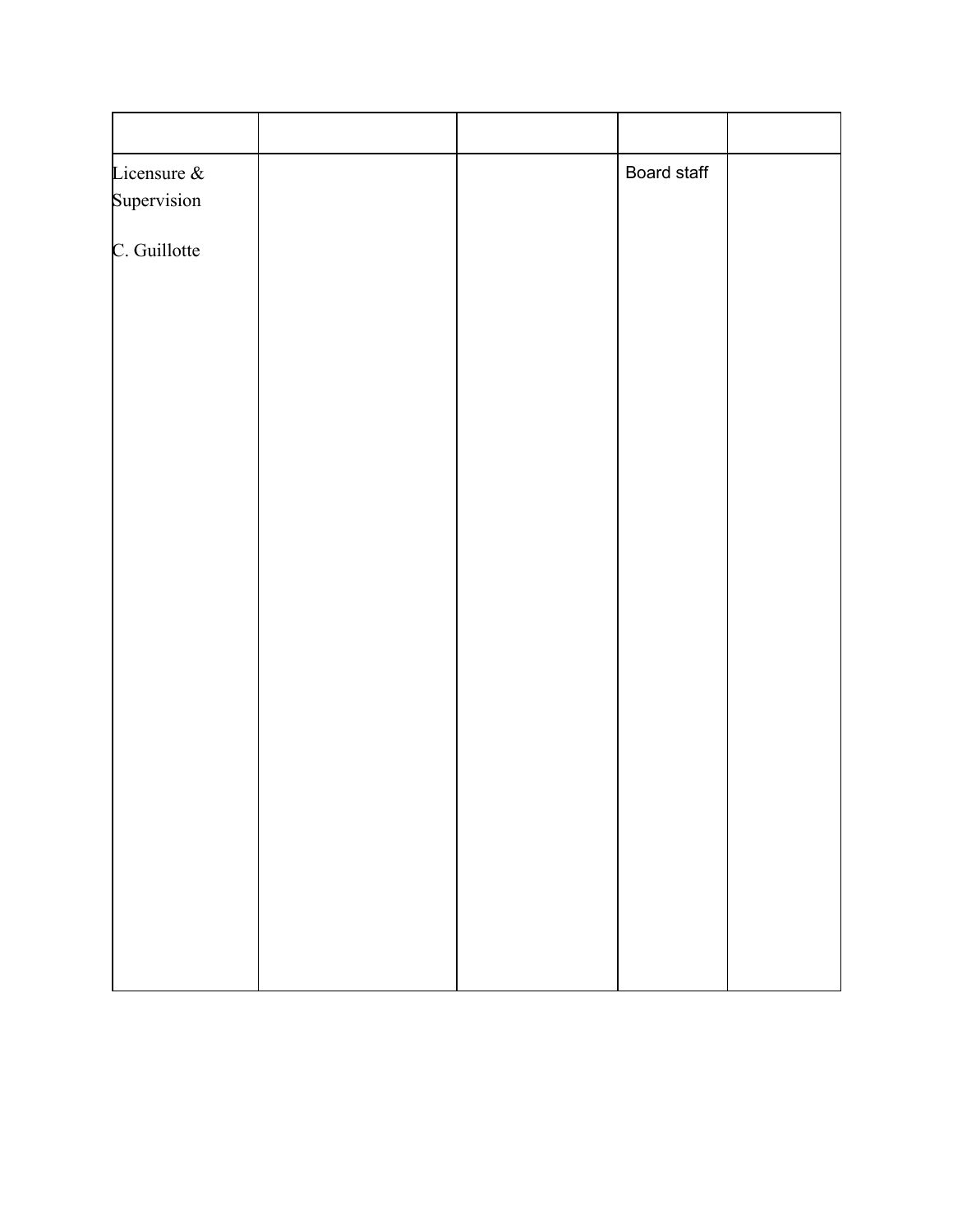| <b>MFT Rules</b> |  |  |
|------------------|--|--|
| K. Steele        |  |  |
|                  |  |  |
|                  |  |  |
|                  |  |  |
|                  |  |  |
|                  |  |  |
|                  |  |  |
|                  |  |  |
|                  |  |  |
|                  |  |  |
|                  |  |  |
|                  |  |  |
|                  |  |  |
|                  |  |  |
|                  |  |  |
|                  |  |  |
|                  |  |  |
|                  |  |  |
|                  |  |  |
|                  |  |  |
|                  |  |  |
|                  |  |  |
|                  |  |  |
|                  |  |  |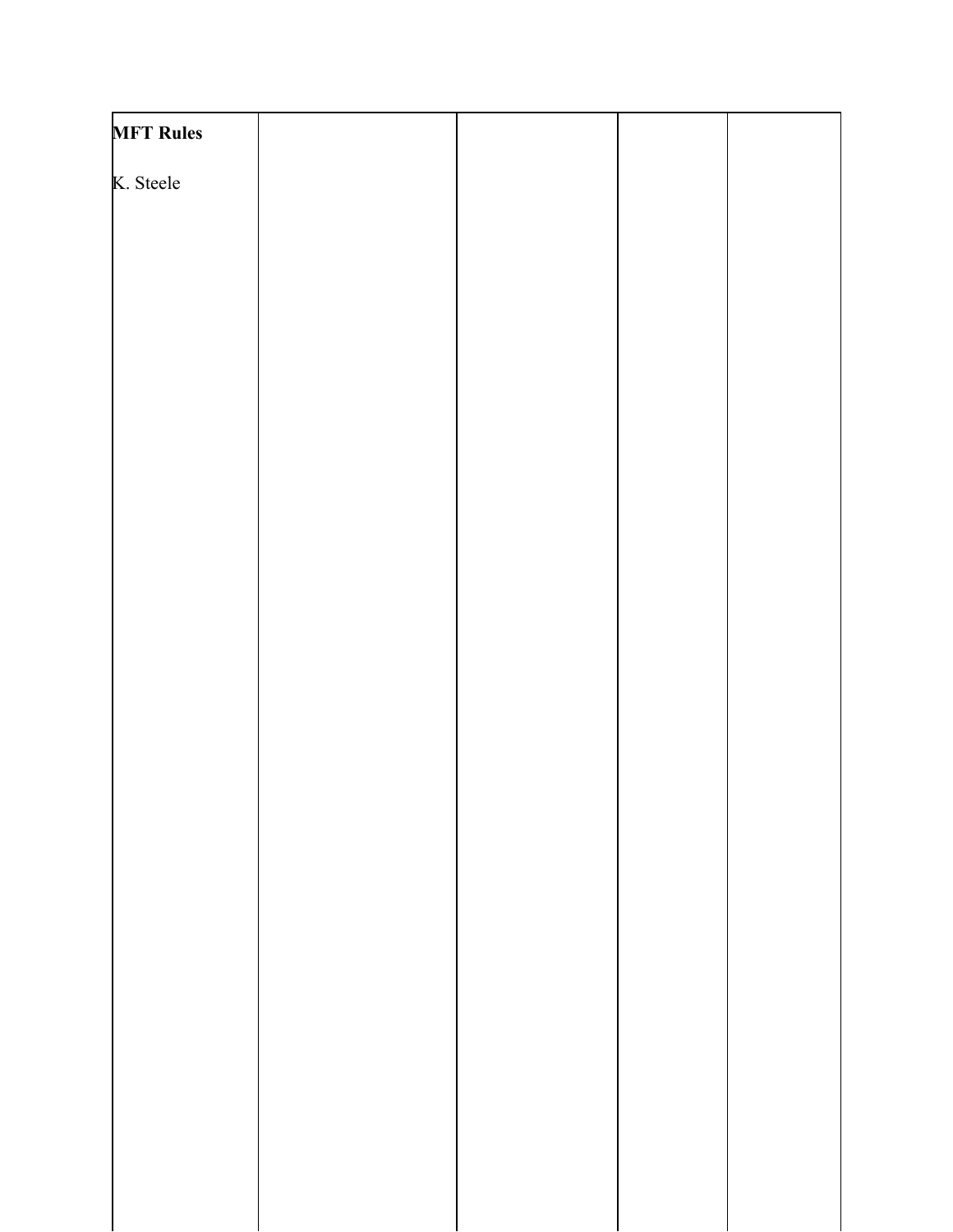| Legislative                | None |  |  |
|----------------------------|------|--|--|
| C. Guillotte &<br>K. Tyner |      |  |  |
|                            |      |  |  |
|                            |      |  |  |
|                            |      |  |  |
|                            |      |  |  |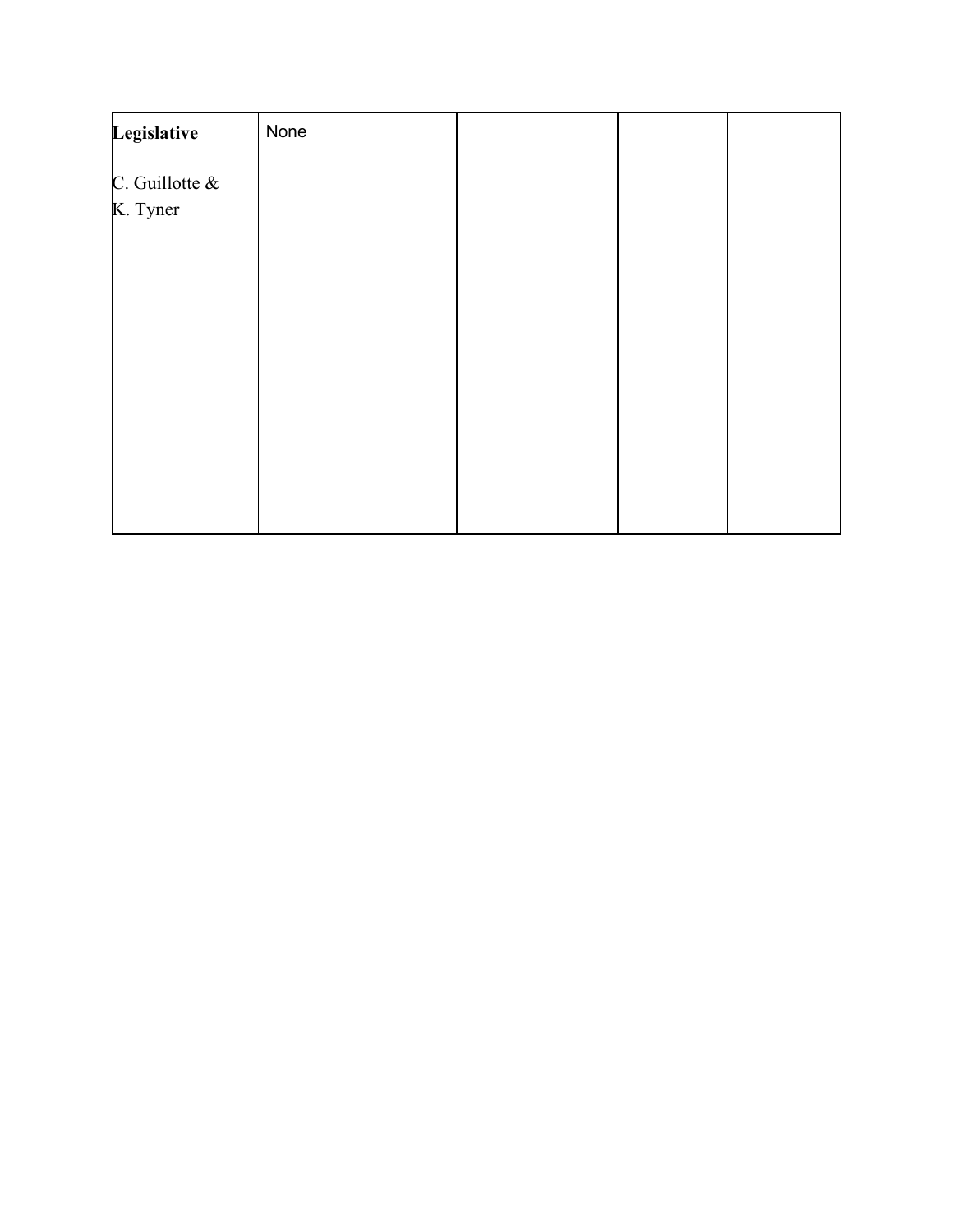| Policy &    | Will post a link to                                                                                                                                                                                                                                                                                      | Done                                      |  |
|-------------|----------------------------------------------------------------------------------------------------------------------------------------------------------------------------------------------------------------------------------------------------------------------------------------------------------|-------------------------------------------|--|
| Procedure   | <b>AAMFT</b> Handbook for                                                                                                                                                                                                                                                                                |                                           |  |
| R. Cathey & | various templates                                                                                                                                                                                                                                                                                        |                                           |  |
| K. Steele   | To discuss peer<br>supervision in future<br>board meetings. Ron<br>indicates that he has<br>several documents<br>related to this. Will also<br>discussed the possibility<br>of getting CEUs for this<br>and a review of related<br>rules. Discuss criteria<br>and/or a template for<br>documenting this. | <b>MFTAC</b> in future<br>board meetings. |  |
|             |                                                                                                                                                                                                                                                                                                          |                                           |  |
|             |                                                                                                                                                                                                                                                                                                          |                                           |  |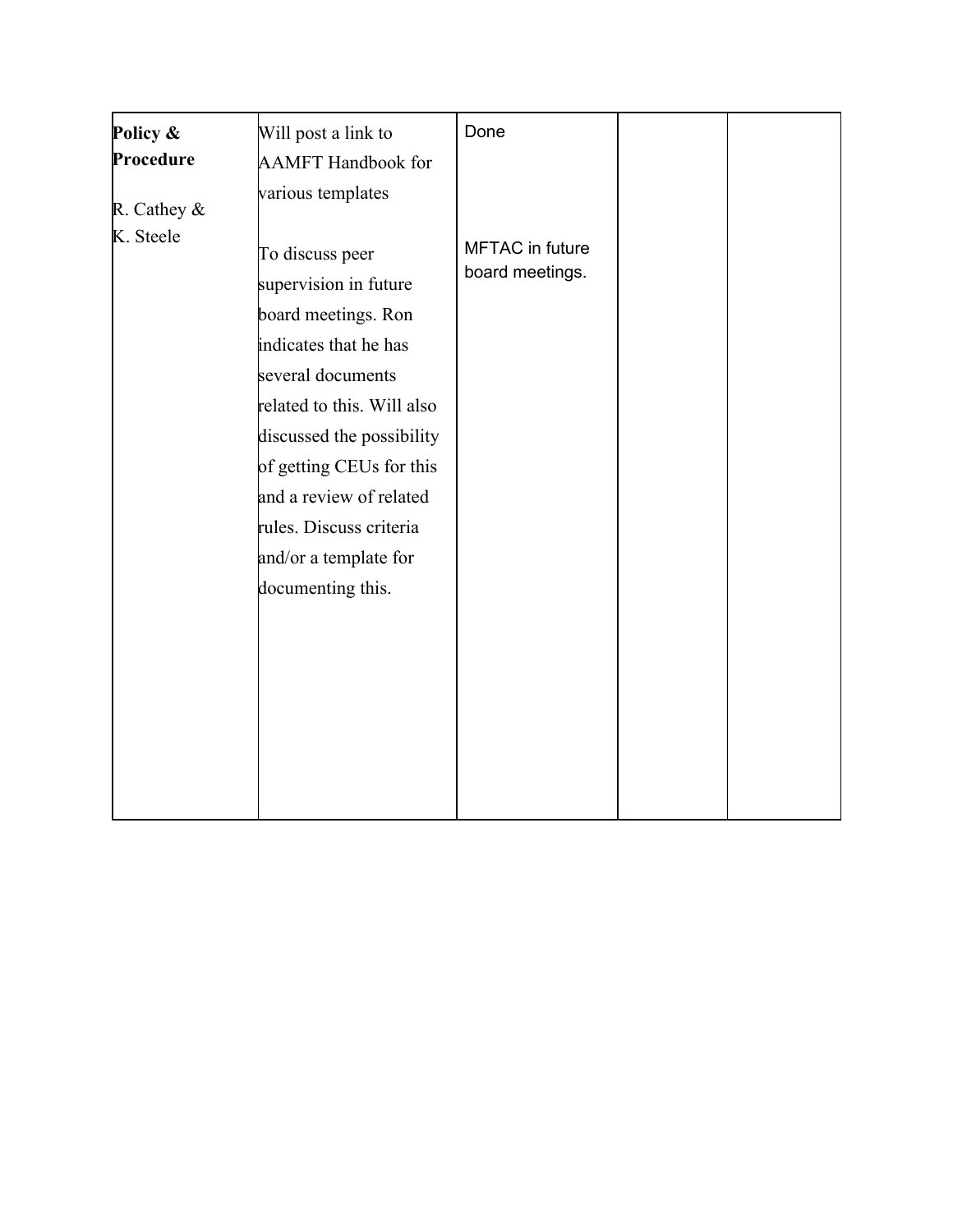| <b>New Business</b> | 1.<br>Edit and update of<br>supervision video on<br>LPC Board website              |  |  |
|---------------------|------------------------------------------------------------------------------------|--|--|
|                     | 2.<br>Edit exam on LPC<br>Board website to fit with<br>supervision video           |  |  |
|                     | 3.<br>Guidelines to define<br>peer supervision                                     |  |  |
|                     | 4.<br>Promotional piece of<br>the value/benefits of<br>becoming a PLMFT to<br>MFT. |  |  |
|                     | 5.                                                                                 |  |  |
|                     |                                                                                    |  |  |
|                     |                                                                                    |  |  |
|                     |                                                                                    |  |  |
|                     |                                                                                    |  |  |
|                     |                                                                                    |  |  |
|                     |                                                                                    |  |  |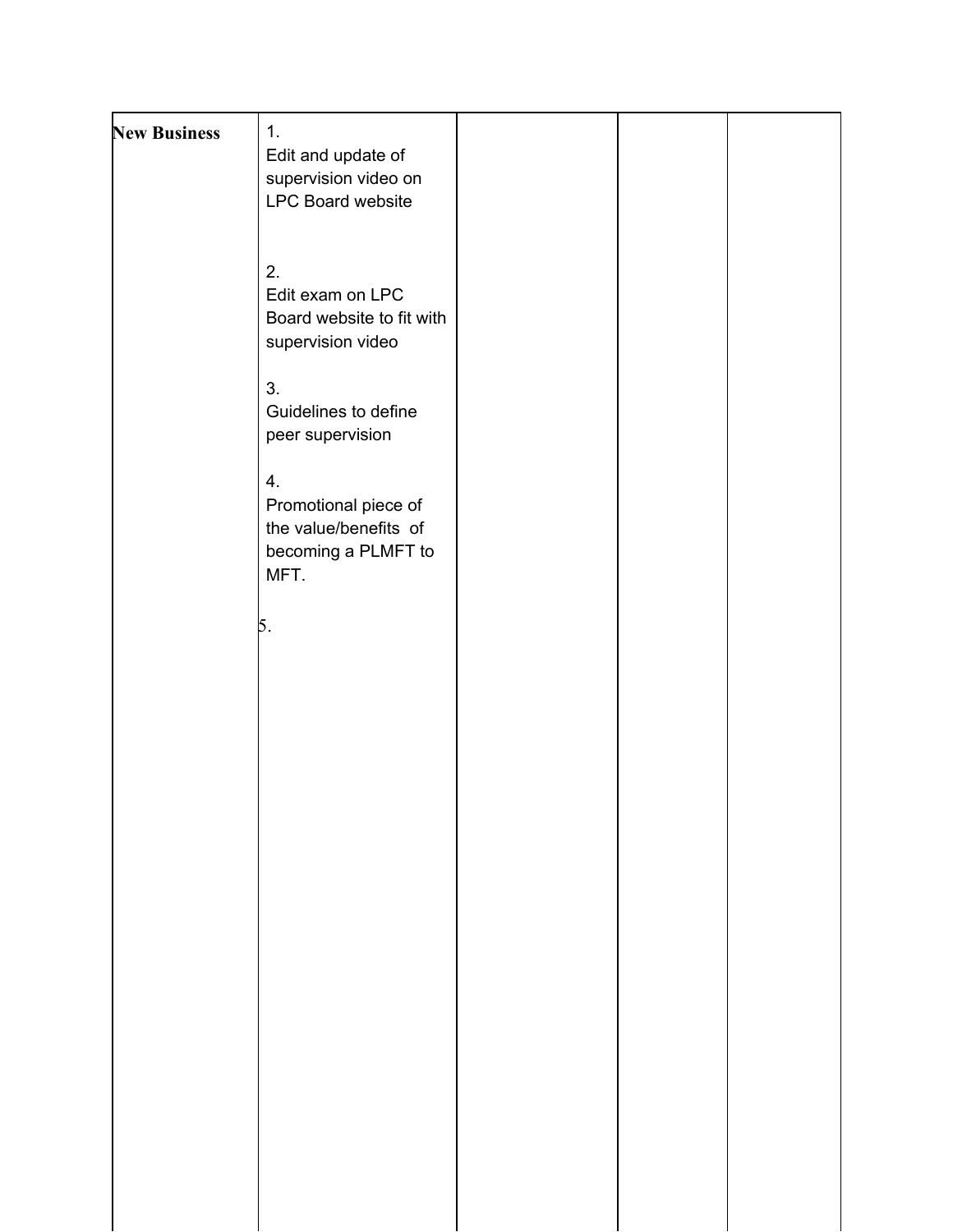| <b>Items to Report</b><br>to LPC Board             | Licensure Report (C.<br>Guillotte)<br><b>Updating supervision</b><br>manual, video, and exam |                                                                                     |  |
|----------------------------------------------------|----------------------------------------------------------------------------------------------|-------------------------------------------------------------------------------------|--|
| Public/Non-Com<br>mittee Member<br><b>Comments</b> | <b>NA</b>                                                                                    |                                                                                     |  |
| Adjournment/<br><b>Suspension of</b><br>Agenda     |                                                                                              | MVD: Claude<br>SCND: Kelly<br>Motion Approved<br>Meeting Adjourned<br>at 10:48 a.m. |  |
| <b>Next Meeting</b>                                |                                                                                              | Friday<br>March 20, 2020                                                            |  |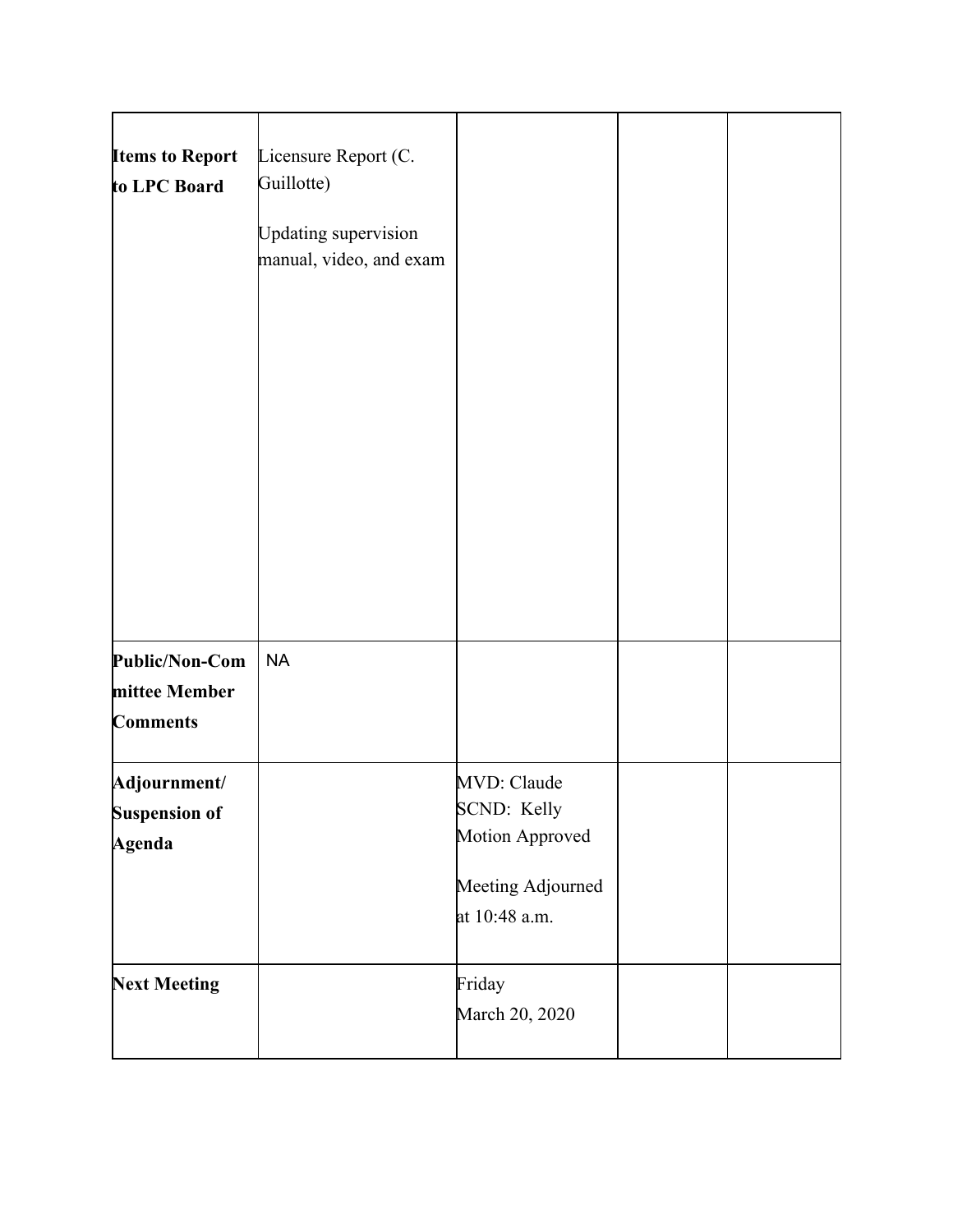## **MFT Licensure Reports**

## Claude Guillotte

| <b>PLMFT Registration</b> | Applied | Approved | Denied   |
|---------------------------|---------|----------|----------|
| Section 1 Totals          |         |          |          |
| <b>Staff Review:</b>      |         |          | $\theta$ |
| <b>MFTAC Review</b>       |         |          |          |

|                     | Applied | Approved | Denied |
|---------------------|---------|----------|--------|
| Section 2 Totals    |         |          |        |
| <b>Staff Review</b> |         |          |        |
| <b>MFTAC Review</b> | U       |          | υ      |

| Section 3 Totals     |  |  |
|----------------------|--|--|
| <b>Staff Review</b>  |  |  |
| <b>MFTAC Review:</b> |  |  |

|                                         | Applied | Approved | Denied |
|-----------------------------------------|---------|----------|--------|
| <b>Changing Practice Setting Totals</b> | 4       |          |        |
| <b>Staff Review</b>                     | 4       |          |        |
| <b>MFTAC Review</b>                     |         |          |        |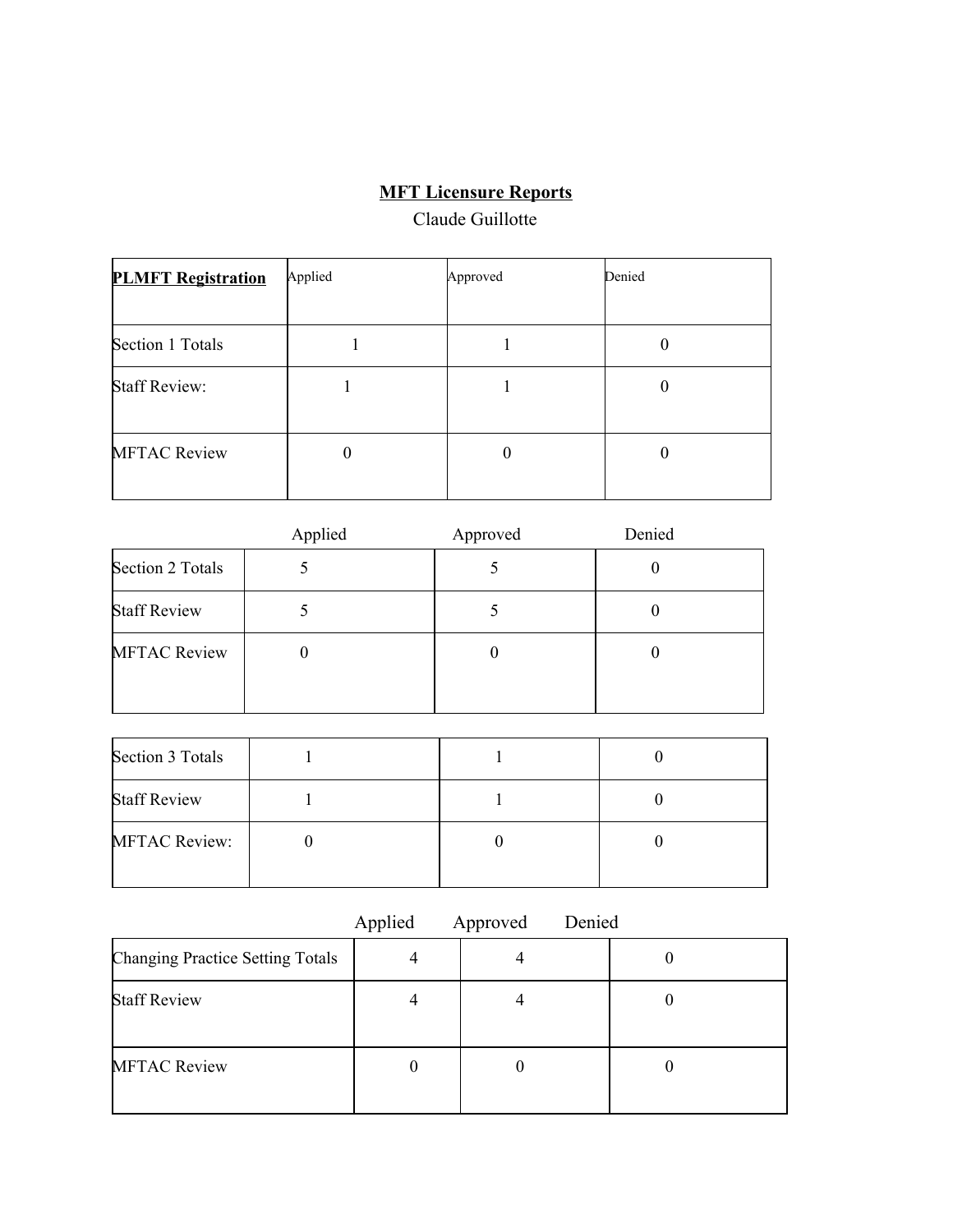## \*This number included in Section 2 Total

| <b>Changing Supervisor Totals</b> |  |  |
|-----------------------------------|--|--|
| <b>Staff Review</b>               |  |  |
| <b>MFTAC Review</b>               |  |  |

\*This number is also included in Section 3 Total

| Licensure Applications | Applied | Approved | Denial |
|------------------------|---------|----------|--------|
| Totals                 |         |          |        |
| <b>Staff Review</b>    |         |          |        |
| <b>MFTAC Review</b>    |         |          |        |

| <b>Approved Supervisor Applications</b>                 | Applied | Approved | Denial |
|---------------------------------------------------------|---------|----------|--------|
| <b>Registered Supervisor Candidate</b><br><b>Totals</b> |         |          |        |
| <b>Staff Review</b>                                     |         |          |        |
| <b>MFTAC</b>                                            | 0       | 0        |        |
| <b>Approved Supervisor Totals</b>                       |         |          | 0      |
| <b>Staff Review</b>                                     |         |          |        |